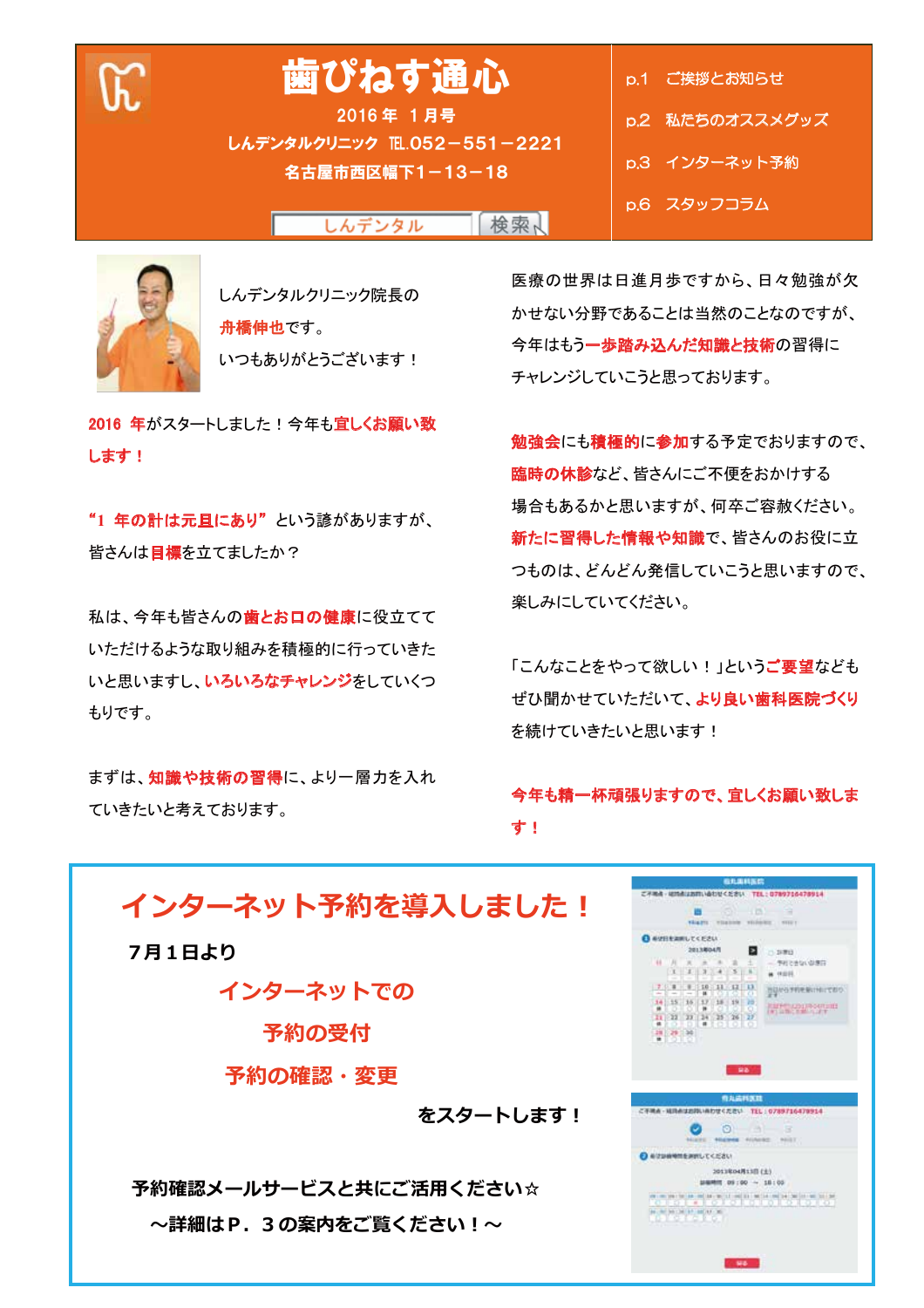## スタッフのおすすめ♪『歯磨き粉』



こんにちは、敦賀吉美です♪

今月からはオススメの歯みがき粉を 紹介したいと思います♪

わたしのオススメの歯磨き粉は "シュミテクト"です!

みなさんは冷たい物を食べたり飲んだりする時 に一時的に歯がしみる事はありませんか? それは、知覚過敏の疑いがあるかもしれません。

実は・・・

日本人の3人に1人は知覚過敏と言われています。 私もしみます(><)苦笑

知覚過敏の原因は・・・ ※無理なブラッシング ※歯ぎしり ※歯周病 ※歯肉後退 によって起こると言われています(´・ω・`) シュミテクトには目的に合わせて4種類あります。

- ・歯周病予防(ピンク)
- ・ホワイトニング (シルバー)
- ・デイリーケア (グリーン)
- ・爽快ウォッシュ (ブルー)



当院では歯周病予防(ピンク)とホワイトニング (シルバー)のサンプルをご用意しています!

歯がしみる方は是非使っみてください(・∀・) ご希望の方はスタッフまで☆

## 「このメールサービス、めっちゃいいですね<del>ョ</del>♪♪」

と評判の予約確認システムに登録しませんか?



予約日の前日に、あなたの携帯電話に予約確認メールが届きます! 「予約のうっかり忘れ防止」や「予約の時間確認」に、 メールアドレスをご登録ください!

~ご登録いただいている患者さんのから寄せられたコメント~ 「今日実は予約を忘れててでも、メールが届いて思い出して、 予約通り来れました● このメールサービス、めっちゃいいですね**⊜♪♪**」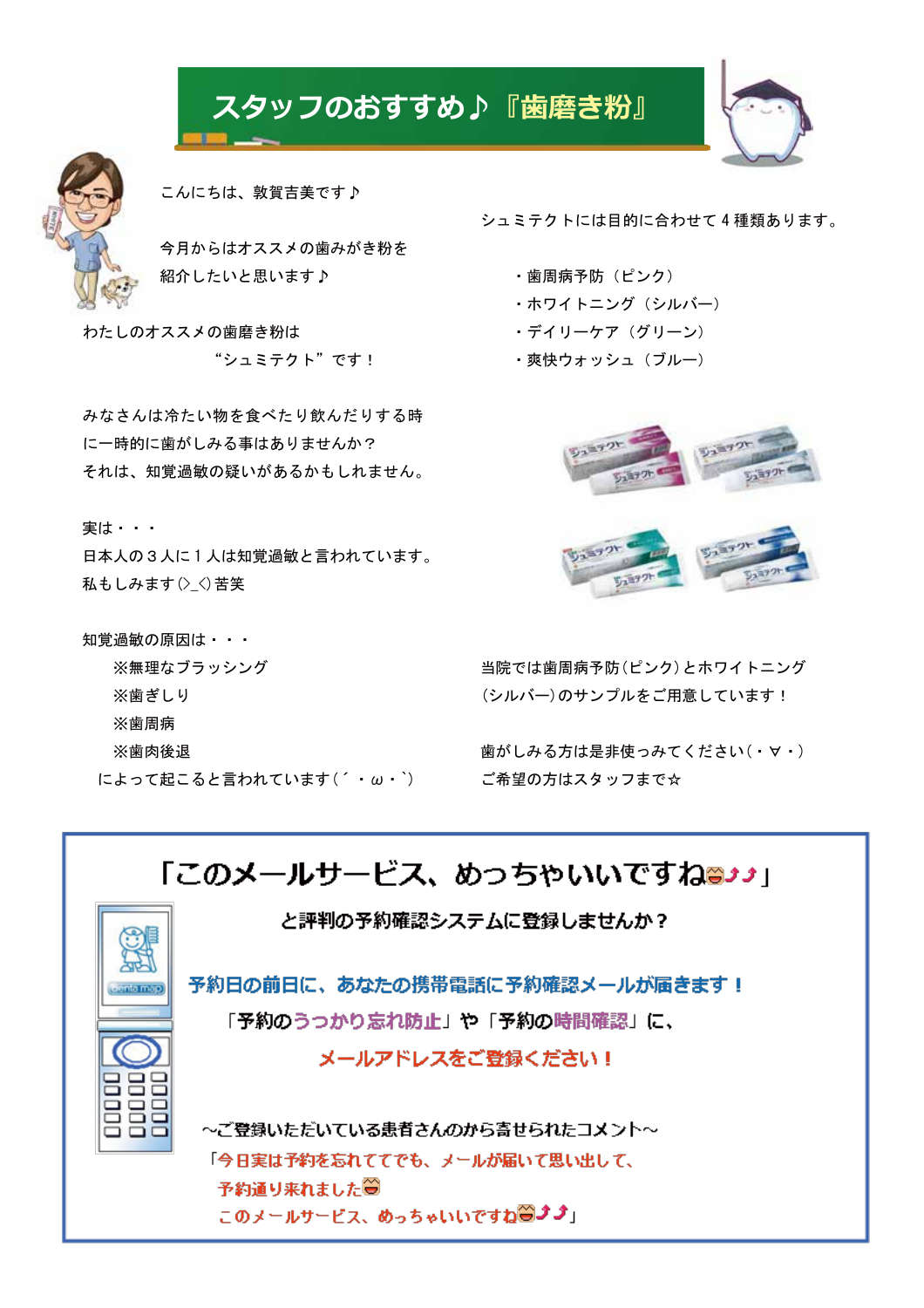## ご予約、ご予約の確認・変更が

## インターネットでできるようになります!

<u>しんデンタルクリニックでは、24時間いつでも予約や予約の確認・変更ができる</u> インターネット予約システムを導入しました。

まずは、ネット予約の入力画面まで、↓の要領でアクセスしてください。

パソコン・スマートフォンの方 当院のホームページょり

検索サイトで『しんデンタル』と検索して、 当院のホームページをご覧ください。

『24時間受付 インターネット予約』を クリック (タップ) すると、 予約用ログイン画面にアクセスできます。

## フィーチャーフォン・QRコードの方  $F\omega$ QRJ —  $F_{\pm}$ y

<初診の方> <当院の診察券をお持ちの方>





QRコードを読み込むと、予約用ログイン画面に 直接アクセスすることができます。



#### **‼者様番号とご生年月日を入力して、「次へ」ボタンを押すとログインできます。**



ご希望のメニューを選択して、お手続きください。

初診の方と診察券をお持ちの方とでは入力項目が違います!

## 詳しくは次ページをご覧ください

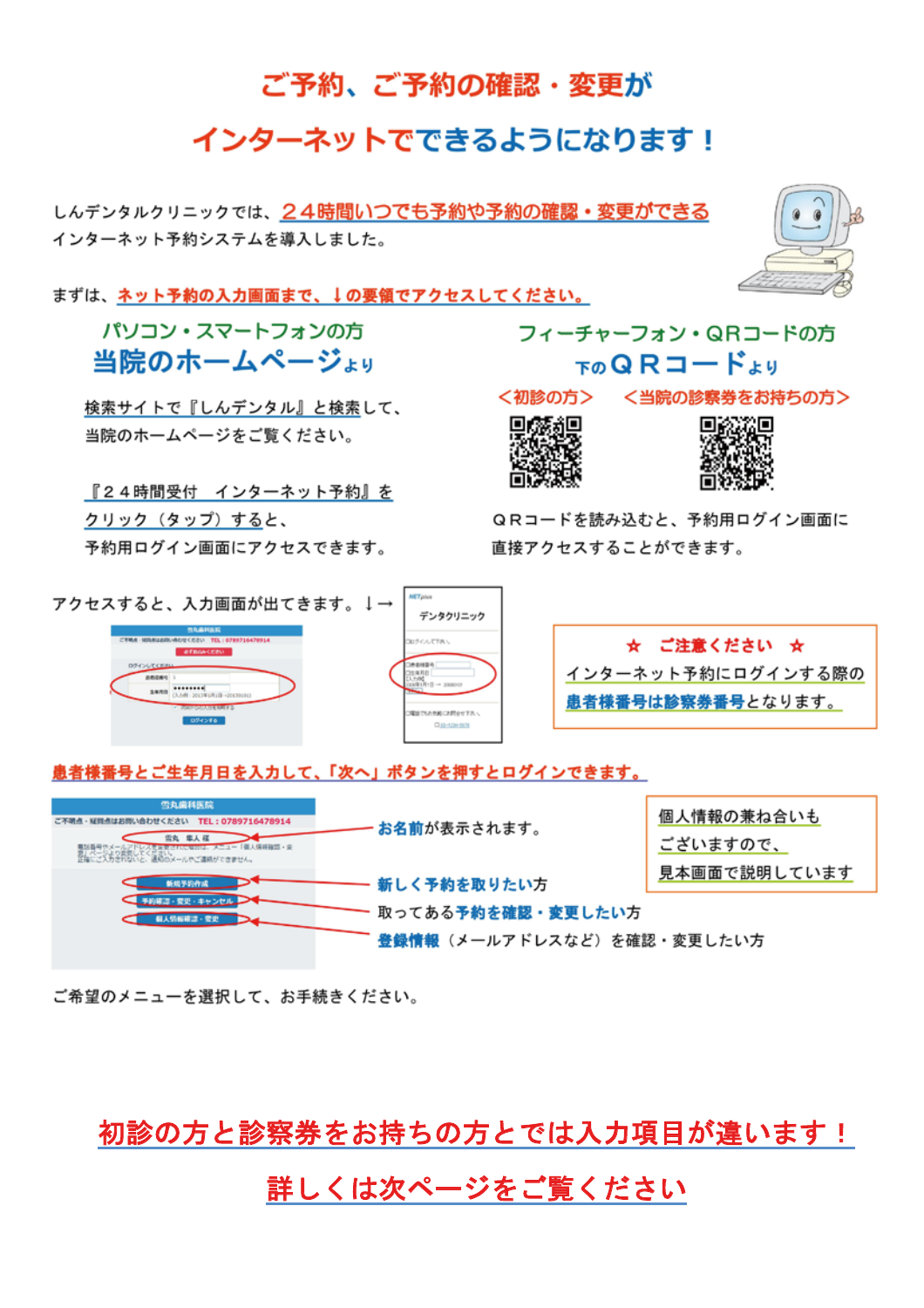

# WULFORDUNG 9 12002351-2221 **Sabine** 7243 AMM 12-2707 補定 えてまいります。

1当院のホームページ トップ画面の 「ネット予約」をクリックして

当院の診察券をお持ちの方

「当院の診察券をお持ちの方」をクリックしてください

操作は簡単です 画面のメッセージにしたがって、クリックするだけで 予約が取れます!

|              | ご不能点· MINdはお問い合わせください TEL: 052-551-2221<br>おすおはみください |
|--------------|------------------------------------------------------|
| ログインしてください   |                                                      |
| <b>热带样扇弓</b> | 1585                                                 |
| 生年月日         | 41<br>(入力例:2013年1月1日~20130101)                       |
|              | 次流かもの入力を省略する<br>ログインする                               |

2ログインページです 患者様番号 (診察券番号)、生年月日を入力して 「ログインする」をクリックしてください

| しんデンタルクリニック<br>ログアウト       | 3あなたの個人のページが開きます       |
|----------------------------|------------------------|
| 疑問者はお問い合わせください<br>551-3991 | あなたのお名前が表示されます         |
| 1/3/2/2 日                  |                        |
| 新成多的作成                     | 新しく予約を取りたい方はココを        |
|                            |                        |
| 日人情報電話 - 要更                | 取った予約の確認・キャンセルをする方はココを |

#### ここでは新しく予約を取る方法をご説明します 「新規予約作成」をクリックしてください

| $8 - 1 -$ |                |                |             |                        |                  |                                  |         | しんデンタルクリニック<br>ログアウト                           |
|-----------|----------------|----------------|-------------|------------------------|------------------|----------------------------------|---------|------------------------------------------------|
|           |                |                |             |                        |                  |                                  |         | ご不明点: 福岡市はお問い合わせください TEL: 052-551-2221         |
|           |                |                |             | Ш<br>学校展览区             |                  |                                  |         | $(0)$ $\Box$ $(2)$<br>- TOUSSEL FINGEZ<br>学校和学 |
|           |                | ● キマ日を詳細してください |             |                        |                  |                                  |         |                                                |
|           | an<br>2015年09月 |                |             |                        |                  |                                  | B       | 白胡柳目                                           |
|           |                | 日内             |             | $\mathcal{R}_{\rm{c}}$ | 工                | 顶                                | t       | 予経できない詳細日<br>u                                 |
|           |                |                | ī<br>$\sim$ | $\sim$                 | 213<br>$\sim$    | $-4$<br>$\overline{\phantom{a}}$ | 3.<br>÷ | ■ 停车日                                          |
|           | 6              | Y.             | н           | ٠                      | 10               | 11                               | 13      | 1日後から予約を受け付けてお                                 |
|           | ÷              | u.             | m           | m                      | <b>Selection</b> | $\sim$                           | -       | 竹宝丁                                            |
|           | 13<br>$\sim$   | 14<br>$\sim$   | 15          | 16                     | 17<br>$\alpha$   | 18                               | 19      | <b>STATISTICS</b>                              |
|           | 28             | 21             | 22          | 23                     | 24               | 25                               | 26      |                                                |
|           |                |                | u           |                        | th.              |                                  | σ       |                                                |
|           | 提              |                | 28 29 30    |                        |                  | ٠                                |         |                                                |
|           |                | ä              | ð           |                        |                  |                                  |         |                                                |

4カレンダーが表示されます

○が表示されている日が予約をお受けしている日です

○の日で、ご希望の日をクリックしてください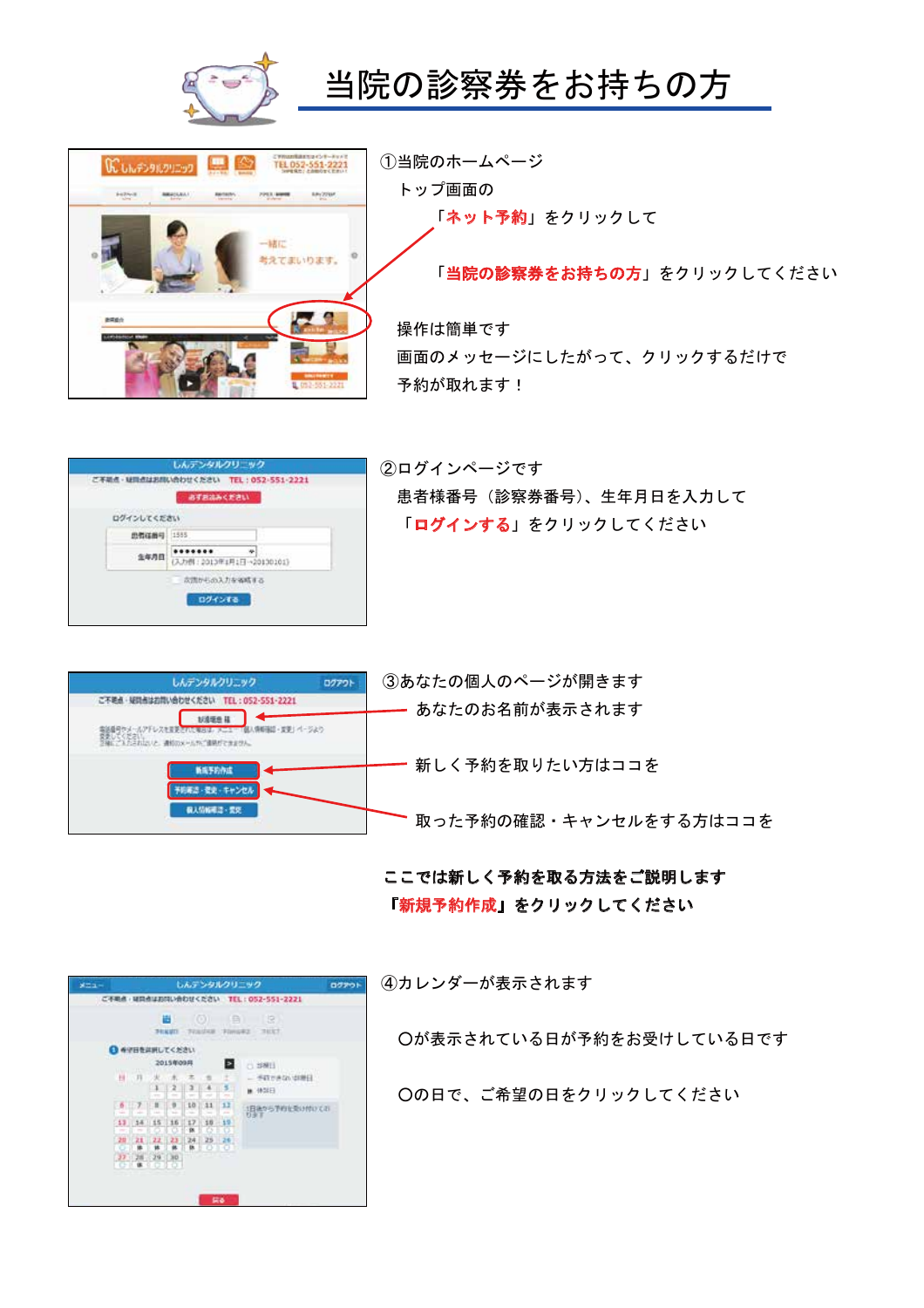

5その日の予約可能な時間がOで表示されます

○の時間で、ご希望の時間をクリックしてください



※この欄には 「歯のクリーニング」・「歯が痛い」・「治療の続き」など ご希望の治療内容や症状を必ず入力して下さい

入力内容に問題なければ「決定する」をクリックする

※当院から予約確定の連絡をいたします 電話番号、メールアドレスはお間違えのないようお願いします



⑦ご苦労様でした これで予約登録完了です

4.5回のクリックと、お名前などの入力だけで いつでも、どこでも予約の登録ができます!

⑧ 予約をすると、すぐに「お名前・ご希望いただいた日時・医院の連絡先」が記載されたメールが 届きます。 ご予約の確定は、翌診療日までに当院よりご連絡申し上げます。 ご予約確定メールが来た時点でご予約が確定します。

※ 症状によってはご希望の日時に予約をお取りできない場合があり、その旨をお伝え、 相談させていただくため、当院からご連絡させていただく場合があります。